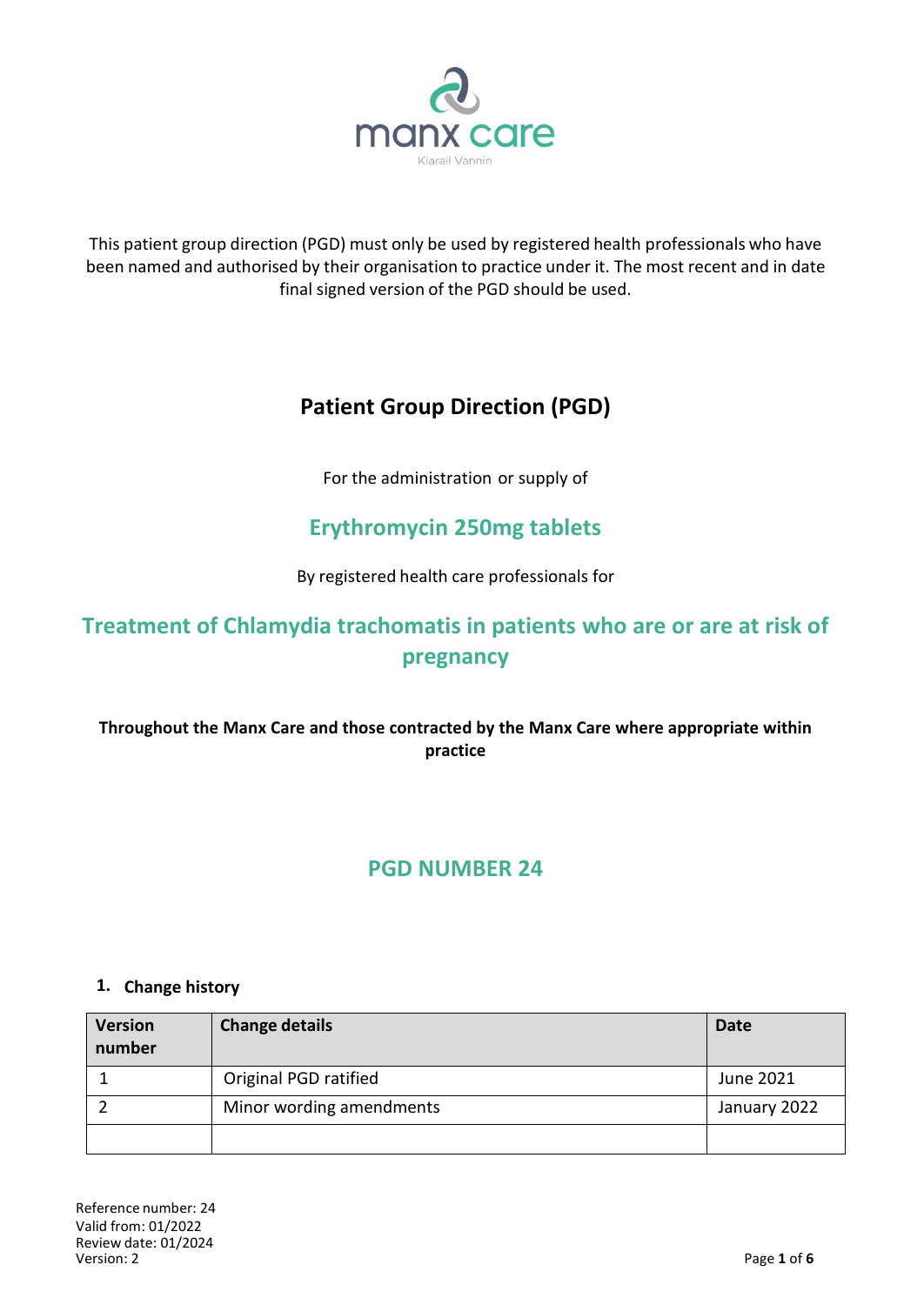#### **2. Medicines practice guideline 2:** *Patient group directions*

Refer to the relevant sections of NICE medicines practice guideline 2: *Patient group directions* as stated in the blank template notes. For further information about PGD signatories, see the NHS and Manx Care PGD website FAQs

#### **3. PGD development**

Refer to the NICE PGD competency framework for people developing PGDs

| <b>Job Title &amp; organisation</b> | <b>Name</b> | <b>Signature</b> | <b>Date</b> |
|-------------------------------------|-------------|------------------|-------------|
| Author of the PGD                   |             |                  |             |
| Member of the PGD<br>working group  |             |                  |             |

#### **4. PGD authorisation**

Refer to the NICE PGD competency framework for people authorising PGDs

| <b>Job Title</b>                                             | <b>Name</b> | Signature | <b>Date</b> |
|--------------------------------------------------------------|-------------|-----------|-------------|
| <b>Medical Director</b>                                      |             |           |             |
| Chief Pharmacist/<br><b>Pharmaceutical Adviser</b>           |             |           |             |
| Senior Paramedic                                             |             |           |             |
| Director of Nursing                                          |             |           |             |
| <b>GP Adviser</b>                                            |             |           |             |
| Senior Microbiologist<br>(if PGD contains<br>antimicrobials) |             |           |             |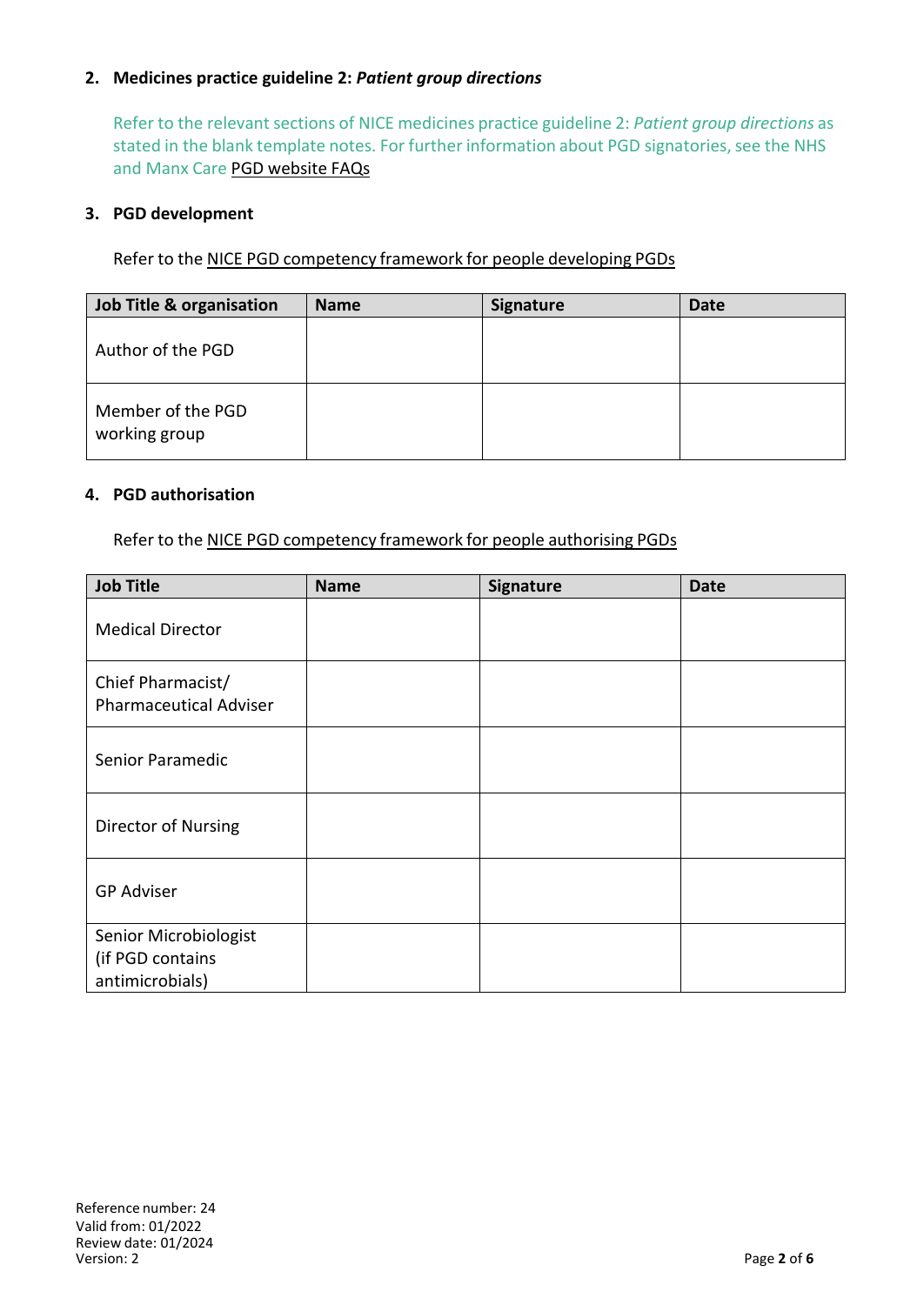#### **5. PGD adoption by the provider**

Refer to the NICE PGD competency framework for people authorising PGDs

| Job title and<br>organisation | <b>Signature</b> | <b>Date</b> | Applicable or not<br>applicable to area |
|-------------------------------|------------------|-------------|-----------------------------------------|
|                               |                  |             |                                         |

#### **6. Training and competency of registered healthcare professionals, employed or contracted by the Manx Care, GP practice or Hospice**

Refer to the NICE PGD competency framework for health professionals using PGDs

|                                                        | Requirements of registered Healthcare professionals working<br>under the PGD                                                                                                                                                                                                                                                                 |  |
|--------------------------------------------------------|----------------------------------------------------------------------------------------------------------------------------------------------------------------------------------------------------------------------------------------------------------------------------------------------------------------------------------------------|--|
| <b>Qualifications and</b><br>professional registration | Registered healthcare professionals, working within or<br>contracted by the Manx Care, GP practice or Hospice who are<br>permitted staff groups outlined within the current PGD policy<br>Pharmacists must be practising in Manx Care authorised<br>premises i.e. contracted pharmacy premises                                               |  |
| <b>Initial training</b>                                | Knowledge of current guidelines and the administration of the<br>$\bullet$<br>drug specified in this PGD/BNF and of the inclusion and<br>exclusion criteria<br>Training which enables the practitioner to make a clinical<br>assessment to establish the need for the medication covered by<br>this PGD<br>Local training in the use of PGDs |  |
| Competency                                             | Staff will be assessed on their knowledge of drugs and clinical                                                                                                                                                                                                                                                                              |  |
| assessment                                             | assessment as part the competency framework for registered health<br>professionals using PGDs                                                                                                                                                                                                                                                |  |
| <b>Ongoing training and</b>                            | The registered health care professionals should make sure they are                                                                                                                                                                                                                                                                           |  |
| competency                                             | aware of any changes to the recommendations for this medication;                                                                                                                                                                                                                                                                             |  |
|                                                        | it is the responsibility of the registered health care professionals to                                                                                                                                                                                                                                                                      |  |
|                                                        | keep up to date with continuing professional development. PGD                                                                                                                                                                                                                                                                                |  |
|                                                        | updates will be held every two years                                                                                                                                                                                                                                                                                                         |  |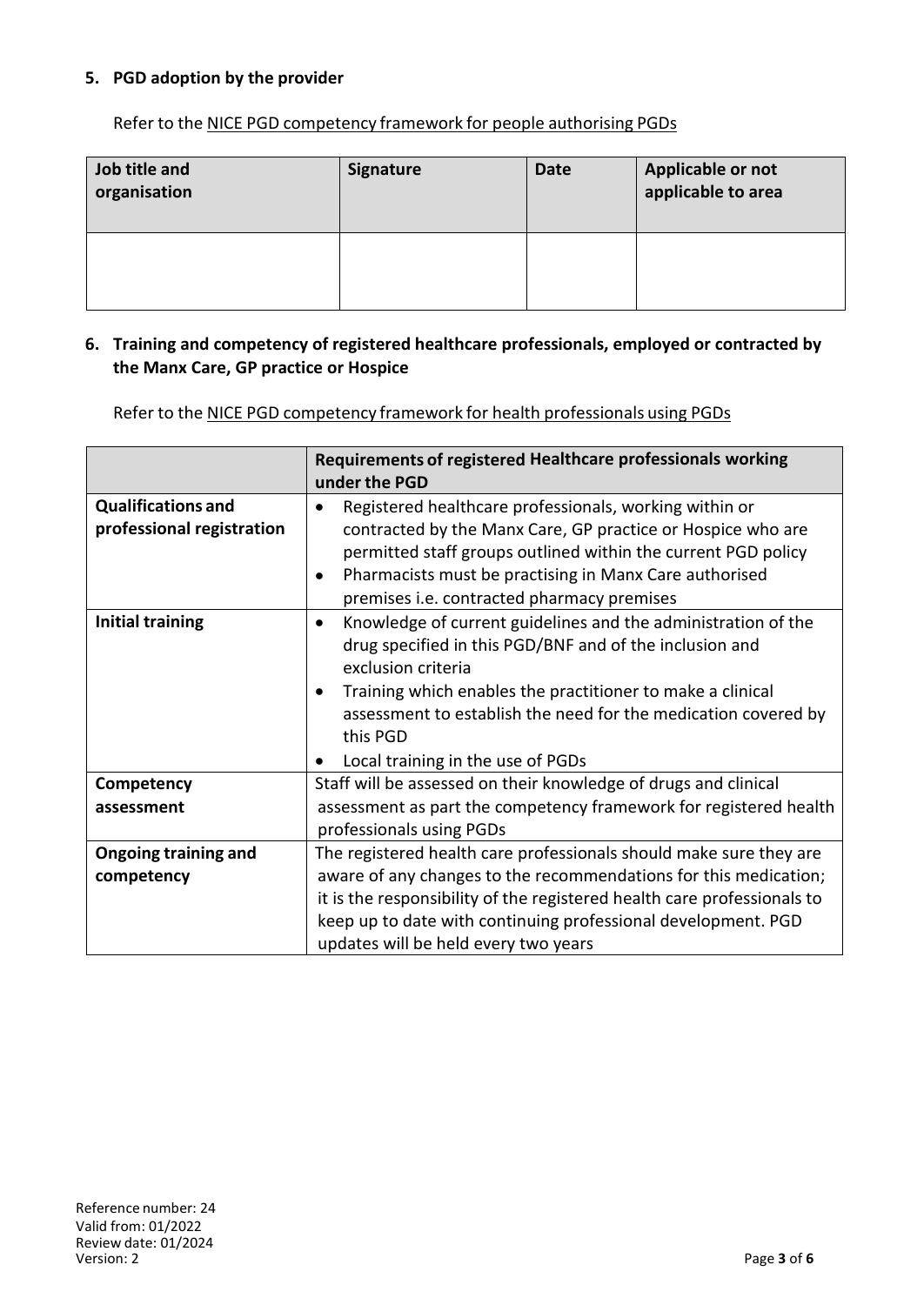### **7. Clinical Conditions**

| <b>Clinical condition or</b>     | Patient either known or suspected of having uncomplicated<br>٠                |  |  |
|----------------------------------|-------------------------------------------------------------------------------|--|--|
| situation to which this          | Chlamydia trachomatis infection                                               |  |  |
| <b>PGD applies</b>               | Patient is excluded from the Doxycycline or the Azithromycin                  |  |  |
|                                  | <b>PGD</b>                                                                    |  |  |
| <b>Inclusion criteria</b>        | Patients with a laboratory confirmed diagnosis of Chlamydia                   |  |  |
|                                  | trachomatis, or their known sexual partners who are excluded from             |  |  |
|                                  | Doxycycline and Azithromycin PGDs because of pregnancy or allergy             |  |  |
| <b>Exclusion criteria</b>        | Under 16 years and not assessed as competent using Frazer<br>$\bullet$        |  |  |
|                                  | Guidelines                                                                    |  |  |
|                                  | Hepatic and renal impairment<br>٠                                             |  |  |
|                                  | Patients who are immunosuppressed<br>$\bullet$                                |  |  |
|                                  | Patients taking amiodarone, disopyramide, warfarin,                           |  |  |
|                                  | nicoumalone anticoagulants, carbamazepine, valproate,                         |  |  |
|                                  | cyclosporine, mizolastine, loratidine, desloratidine, terfenadine,            |  |  |
|                                  | pimozide, clozapine, theophylline, aminophylline                              |  |  |
|                                  | Porphyria<br>٠                                                                |  |  |
|                                  | Allergy to Erythromycin                                                       |  |  |
| <b>Cautions (including any</b>   | Discuss with appropriate doctor/independent nurse prescriber:                 |  |  |
| relevant action to be            | For individuals <13 years of age, follow local safeguarding policy            |  |  |
| taken)                           | Offer a full STI screen<br>$\bullet$                                          |  |  |
|                                  | History of prolonged QT intervals, or ventricular arrhythmias<br>$\bullet$    |  |  |
|                                  | Take regularly and complete the 14 day course, discard any<br>$\bullet$       |  |  |
|                                  | remaining after this time.                                                    |  |  |
|                                  | Swallow whole, take after food.<br>$\bullet$                                  |  |  |
|                                  | Avoid concomitant antacids (as tablets are enteric coated)                    |  |  |
|                                  | Advise about risk of candidiasis in patients taking antibiotics               |  |  |
| <b>Arrangements for referral</b> | Patient should be referred to a more experienced clinical                     |  |  |
| for medical advice               | practitioner for further assessment                                           |  |  |
| Action to be taken if            | Patient should be referred to a more experienced clinical                     |  |  |
| patient excluded                 | practitioner for further assessment                                           |  |  |
| Action to be taken if            | A verbal explanation should be given to the patient on: the need<br>$\bullet$ |  |  |
| patient declines                 | for the medication and any possible effects or potential risks                |  |  |
| treatment                        | which may occur as a result of refusing treatment                             |  |  |
|                                  | This information must be documented in the patients' health<br>٠              |  |  |
|                                  | records                                                                       |  |  |
|                                  | Any patient who declines care must have demonstrated capacity                 |  |  |
|                                  | to do so                                                                      |  |  |
|                                  | Where appropriate care should be escalated                                    |  |  |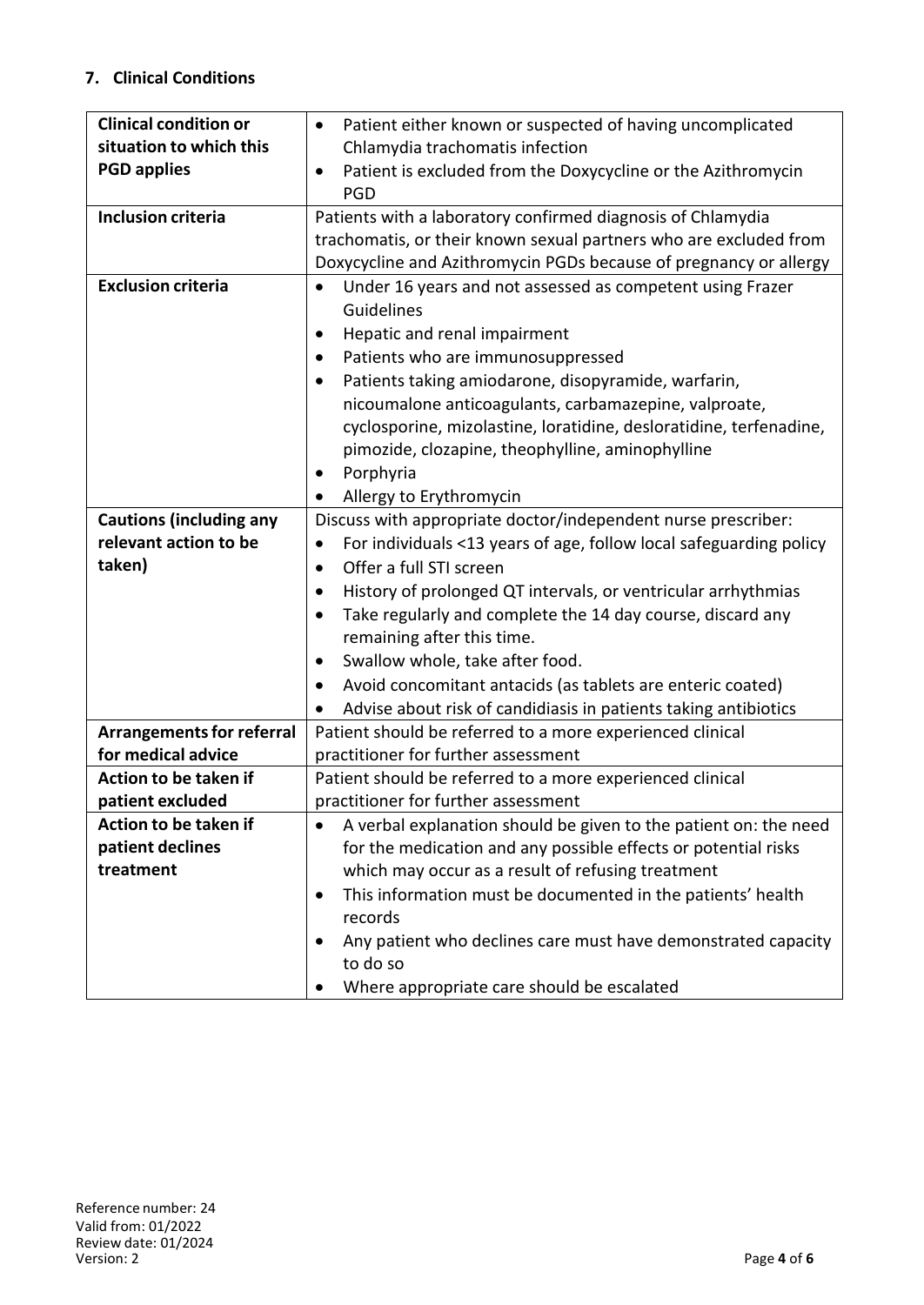#### **8. Details of the medicine**

| Name, form and strength    | Erythromycin 250mg tablets                                     |
|----------------------------|----------------------------------------------------------------|
| of medicine                |                                                                |
| Legal category             | Prescription Only Medicine (POM)                               |
| Indicate any off-label use | None                                                           |
| (if relevant)              |                                                                |
| Route/method of            | Oral                                                           |
| administration             |                                                                |
| Dose and frequency         | 500mg TWICE a day for 14 days                                  |
| <b>Quantity to be</b>      | Supplied: Original pack/s sufficient for 14 day course         |
| administered and/or        | Administered: One dose                                         |
| supplied                   |                                                                |
| <b>Maximum or minimum</b>  | One course of 14 days                                          |
| treatment period           |                                                                |
| <b>Storage</b>             | Room temperature                                               |
| <b>Adverse effects</b>     | Gastrointestinal discomfort<br>$\bullet$                       |
|                            | Insomnia<br>$\bullet$                                          |
|                            | Rarely, hearing loss                                           |
|                            | Skin reactions<br>$\bullet$                                    |
|                            | Taste<br>$\bullet$                                             |
| <b>Records to be kept</b>  | The administration of any medication given under a PGD must be |
|                            | recorded within the patient's medical records                  |

### **9. Patient information**

| Verbal/Written             | Verbal information must be given to patients and or carers for all                                           |
|----------------------------|--------------------------------------------------------------------------------------------------------------|
| information to be given to | medication being administered under a PGD                                                                    |
| patient or carer           | Where medication is being supplied under a PGD, written<br>patient information leaflet must also be supplied |
|                            | A patient information leaflet is available on request                                                        |
| Follow-up advice to be     | If symptoms do not improve or worsen or you become unwell, seek                                              |
| given to patient or carer  | medical advice immediately                                                                                   |

### **10. Appendix A**

|    | <b>References</b>                                                                 |
|----|-----------------------------------------------------------------------------------|
|    | 1. British National Formulary (BNF) available online: https://bnf.nice.org.uk     |
| 2. | Nursing and Midwifery "The code" available online: https://www.nmc.org.uk         |
|    | 3. Current Health Care Professions Council standards of practice                  |
|    | 4. General Pharmaceutical Council standards                                       |
|    | 5. The General Optical Council                                                    |
|    | 6. Electronic medicines compendium available online: https://www.medicines.org.uk |
| 7. | https://www.bashh.org/guidelines (removed)                                        |
|    | 8. Nobles' Hospital Antimicrobial formulary                                       |